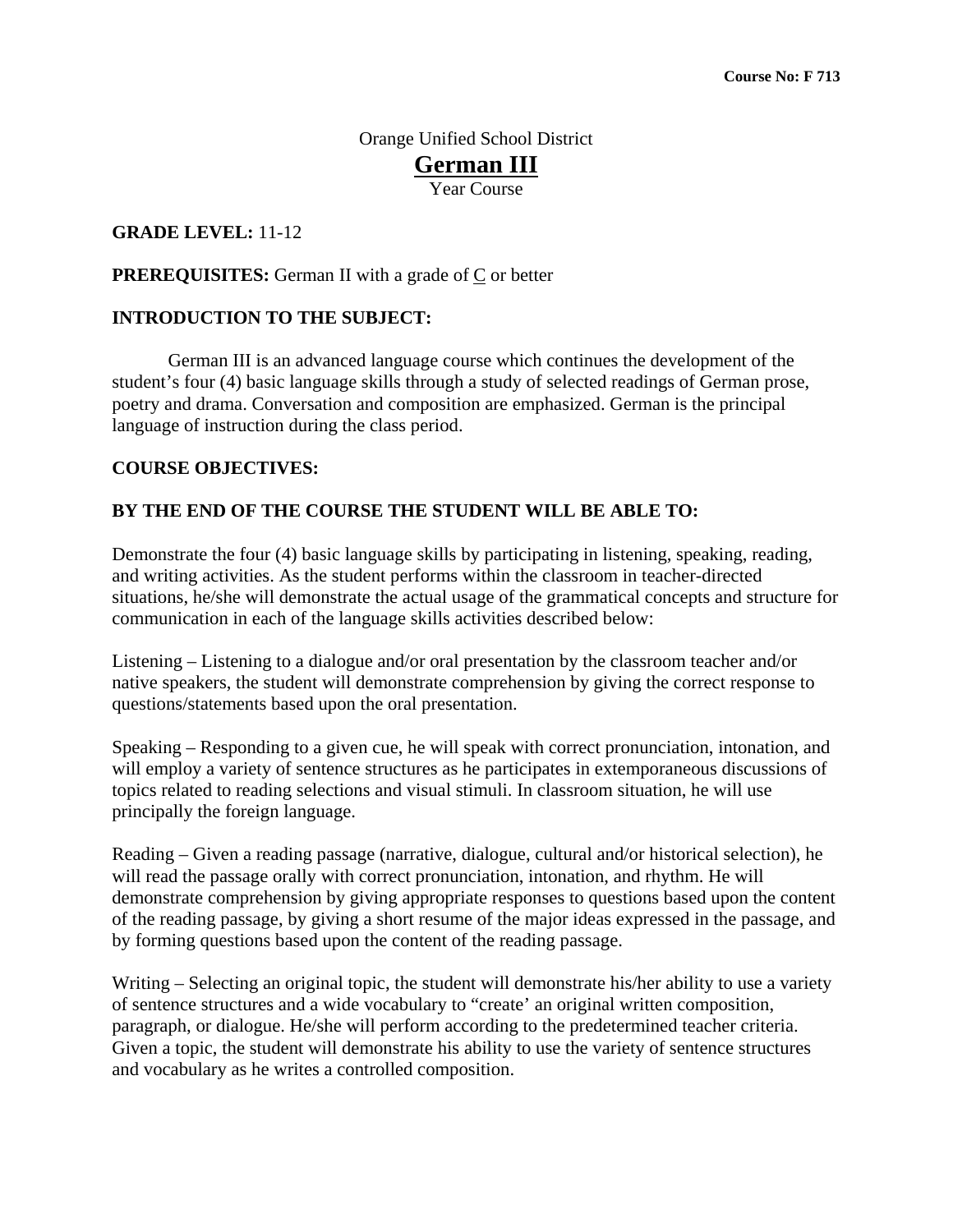German III Page 2

Demonstrate control of the vocabulary, both active and passive, by using the necessary vocabulary to complete the language skills activities.

Demonstrate knowledge of German people, history, geography, music, literature, and art, within the limits of the materials studied, by participating in teacher directed oral and written discussions of these cultural items. He will perform according to the criteria established by the individual teacher.

### **COURSE OVERVIEW AND APPROXIMATE UNIT TIME ALLOTMENTS:**

| <b>FIRST SEMESTER</b>                                                   | <b>Weeks</b> |
|-------------------------------------------------------------------------|--------------|
| I. Short survey of German literature through                            | 18           |
| selected cultural and historical reading from                           |              |
| German civilization to Romanticism.                                     |              |
| A. Early Germanic Civilization                                          |              |
| B. Early Heroic Literature                                              |              |
| C. Courtly Lyrik Poetry                                                 |              |
| D. Courtly Epics e.g. TRISTAN UND I SOLDE                               |              |
| by Gottfired von Strassburg                                             |              |
| E. Reformation (Martin Lugher and/or Durer)                             |              |
| F. The enlightenment Period (1700 - 1775)                               |              |
| 1. Prose                                                                |              |
| 2. Poetry                                                               |              |
| G. German Classic Period (1775-1832)                                    |              |
| Johann W. von Goethe (DAS FAUSTBUCH)<br>1.                              |              |
| Schiller<br>2.                                                          |              |
| H. Romanticism                                                          |              |
| <b>SECOND SEMESTER</b>                                                  | <b>Weeks</b> |
| II. Other reading selections and Independent Study                      | 18           |
| A. Study of German life, art, and music                                 |              |
| through other reading selections                                        |              |
| B. Study of a German classic: EMIL UND DIE                              |              |
| DETEKTIVE, etc.                                                         |              |
| C. Independent Study by students                                        |              |
| Readings of German book, magazines,<br>1.                               |              |
| Newspapers, (Special reports)                                           |              |
| Special Compositions (Controlled and<br>2.                              |              |
| Extemporaneous)                                                         |              |
| Speeches and oral reports and projects<br>3.                            |              |
| Note: The reading selections serve as a basis for reading comprehension |              |

 activities, vocabulary study, discussion activities, writing and listening activities, Also, review, expansion and perfection of grammatical items form an integral part of all of these activities.